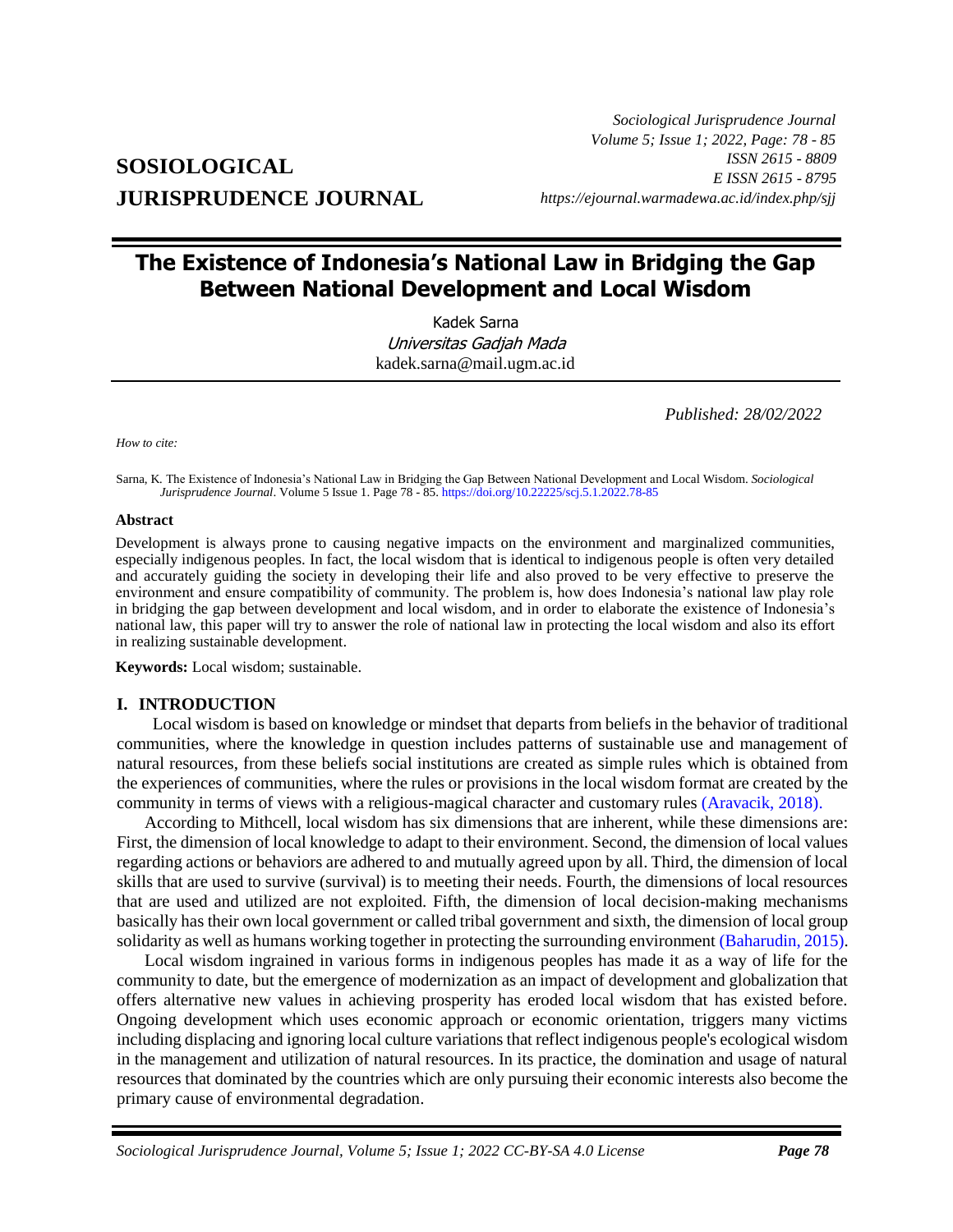Modernization and globalization as a consequence of development marked by the signing of global agreements such as the GATT, WTO and other trade agreements, have opened up boundaries between countries where industrial-economic development has caused distortion to other components in the society, although the government can accept globalization by adjusting policies and laws that have been agreed upon in global regulations, however not all components of society can accept this and this is what causes a pattern of resistance to the development.

The pattern of resistance towards development is an action or movement carried out by most components of society to survive from the pressures of globalization and look for other alternatives from the negative impacts of the development. Regarding resistance to the impact of globalization, (Fakih, 2003), identifies them as follows:

- 1. Challenges of cultural and religious movements. The phenomenon of religion-based movements and cultural resistance movements against development and globalization has occurred for a long time, such as in Egypt where the disappointment with development that hit the urban poor Muslims raised a religion-based movement that was branded Islamic fundamentalism, and in India the cultural resistance of Rashtriya Swayam Sewak Sangh who urged a boycott of foreign-made goods.
- 2. Challenges of new social movements and global civil society. New social movements are social movements against development and globalization, such as the green movement, the feminist movement and grassroots community movement. In Indonesia, actions to expand their movements of these new social movements are usually assisted by Non-Governmental Organizations (NGOs).
- 3. Challenge of the environmental movement. Although not all environmental movements directly oppose globalization, to some extent the development of environmental movements influenced by Rachel Carson's thinking in her novel *Silent Spring*, has triggered the "environment for the environment" (eco-fascism) movement and the community empowerment on the environment (ecopopulism).

Based on the understanding of the development discourse above, development is always prone to negative impacts on the environment and marginalized communities, especially indigenous peoples. In fact, the local wisdom that is identical to indigenous people is often very detailed and accurately guiding the society in developing their life. Local wisdom is proved to be very effective to preserve the environment and ensure compatibility of community. However, modern development seems to be leaving this wisdom behind. Moreover, communities are often excluded from development policy decision making (Baharudin, 2015).

As a developing country, the current position of Indonesia's local wisdom and natural resources also has potentially vulnerable with the same pattern of retention in the midst of existing development, but on the other side the fact that development is also needed as a medium in realizing social welfare for all citizens. The question is how does national law play a role in bridging between development and local wisdom in Indonesia? and this article will try to analyze the current development problems, particularly related to the protection of local wisdom in order to realizing sustainable development in Indonesia?

## **II. METHOD**

The method that been used in this paper is normative legal research with a statutory and analytical conceptual approach, by using a systematic interpretation, all legal materials that been collected through literature study will be presented in a descriptive analytical concept.

## **III. RESULTS AND DISCUSSION**

## **The sustainable development paradigm towards the protection of indigenous peoples' local wisdom**

Research regarding the negative impact of modernization on rural areas in Indonesia, shows that there is a clash of two different cultures with a tendency to erode local culture with new cultural values that enter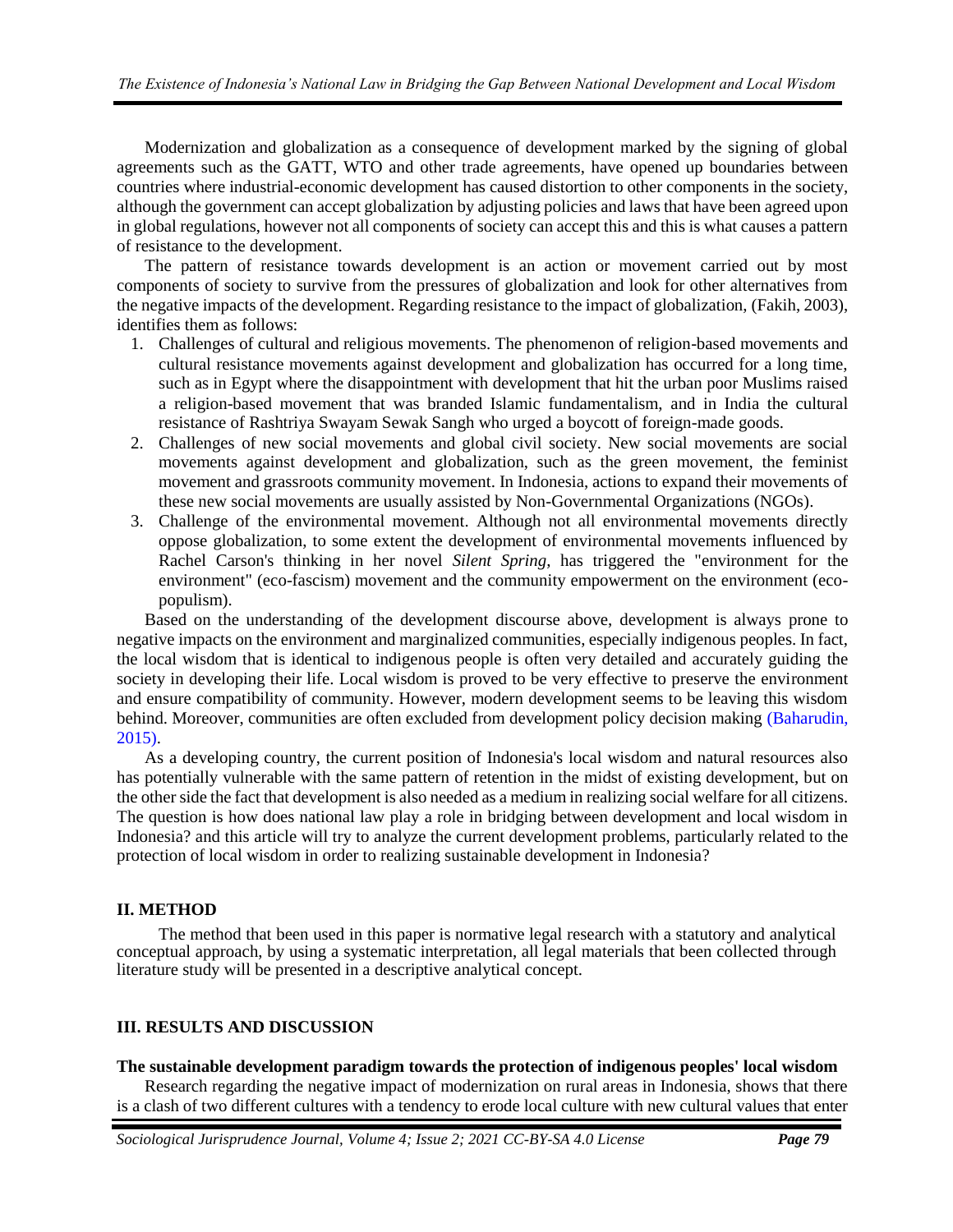through modernization, in his research Dove divides the impact of modernization into four aspects, namely ideology, economics, ecology and social relations. In his research, Dove taking the example of South Sulawesi, his research on the Wana Tribe shows that modernization has resulted in displacement of local religions replaced by new religions. According to Dove, modernization seems to be a powerful force that shackles human freedoms, including freedom of religion, as well as local knowledge that was previously considered to be able to solve community problems, replaced with new knowledge that is considered more superior.

In line with Dove's research above, (Baharudin, 2015) gave an answer as to why traditional wisdom is being eroded. *First*, there is a process of natural desacralization by the invasion and domination of modern science and technology. It appears through changes in the perception of space, space which was originally sacred by indigenous peoples is considered to hold a million mysteries later on by the modern science is understanding only as scientific-rational facts without religious magical vibrations and moral values, consequently nature is treated arbitrarily and exploitatively. *Second,* nature is no longer sacred but has a very high economic value, so there is abundant wealth that must be utilized to change human economic life. The sacredness of nature is lost, when morals are abandoned and humans no longer depend on nature but depend on themselves by using reason and technology to conquer and change nature, automatically traditional wisdom regarding the sacredness of nature also loses its relevance and eventually becomes extinct. *Third*, the modern knowledge ethics only sees humans as social beings and it causing the ethics of indigenous peoples which are a reflection of their moral responsibility to nature became forgotten. *Fourth,* development and modernization causing the loss of biodiversity while traditional wisdom can be preserved only if nature and all its existing wealth are still preserved, and the loss of the rights of indigenous peoples, including the right to live and survive in accordance with their identity and unique cultural traditions and the right to self-determination.

Reflecting on the explanation above, the question that may arise, is the development paradigm always lead to a shift in cultural values and customs so that it tends to eliminate the existing local wisdom in indigenous peoples? The existence of modernization and globalization cannot be avoided in development, globalization and modernization are part of the development that affect the possibility of changing the world by removing various obstacles, bringing new perspectives as future realities that affecting culture and people's lives. It is undeniable that in a development discourse always causes social change or vice versa social change requires development to achieve prosperity, therefore development is always needed by all countries, especially developing countries that are affiliated in third world countries.

The problem is not in development, modernity or globalization, but in the paradigm and orientation of the development, in line with that, the thing that needs to be changed and even expanded in development is not only orientation to economic welfare, but also alignment with justice and equity. Development must also positioning-humans, the environment and local wisdom, as a unitary material subject where in its implementation always adheres to ethics and morals, and in order to create a synergy in development where local wisdom is not eroded or even extinct due to the polarization of development, the values of local wisdom that have existed so far need to be actualized as social energy in the participatory development process.

In the progress of the development paradigm especially at the end of the 20th century, the discourse of local wisdom has emerged and it's recognized as an important part of future development programs [\(Baharudin, 2015\).](#page-7-0) The emergence of this discourse cannot be separated from the global environmental crisis that characterizes the development paradigm, where the movement towards global environmental awareness was discussed by the United Nations Economic and Social Council (ECOSOC) while reviewing the results of the 1st Decade of World Development Movement (1960-1970) to formulate the strategy of the 2nd World Development agenda (1970-1980). The term, 'sustainable development', first appeared in the *World Conser*v*ation Strategy* drafted by the United Nations Environment Program (UNEP) and the International Union for the Conservation of Nature (IUCN) in 1980. The UN's World Commission on Environment and Development (WCED), chaired by Gro Harlem Brundtland of Norway, renewed the call for 'sustainable development' to alleviate poverty, safeguard the environment and feed the world, in 1987. Publication on the Report of the Brundtland Commission entitled our common future defined 'sustainable

*Sociological Jurisprudence Journal, Volume 4; Issue 2; 2021 CC-BY-SA 4.0 License Page 80*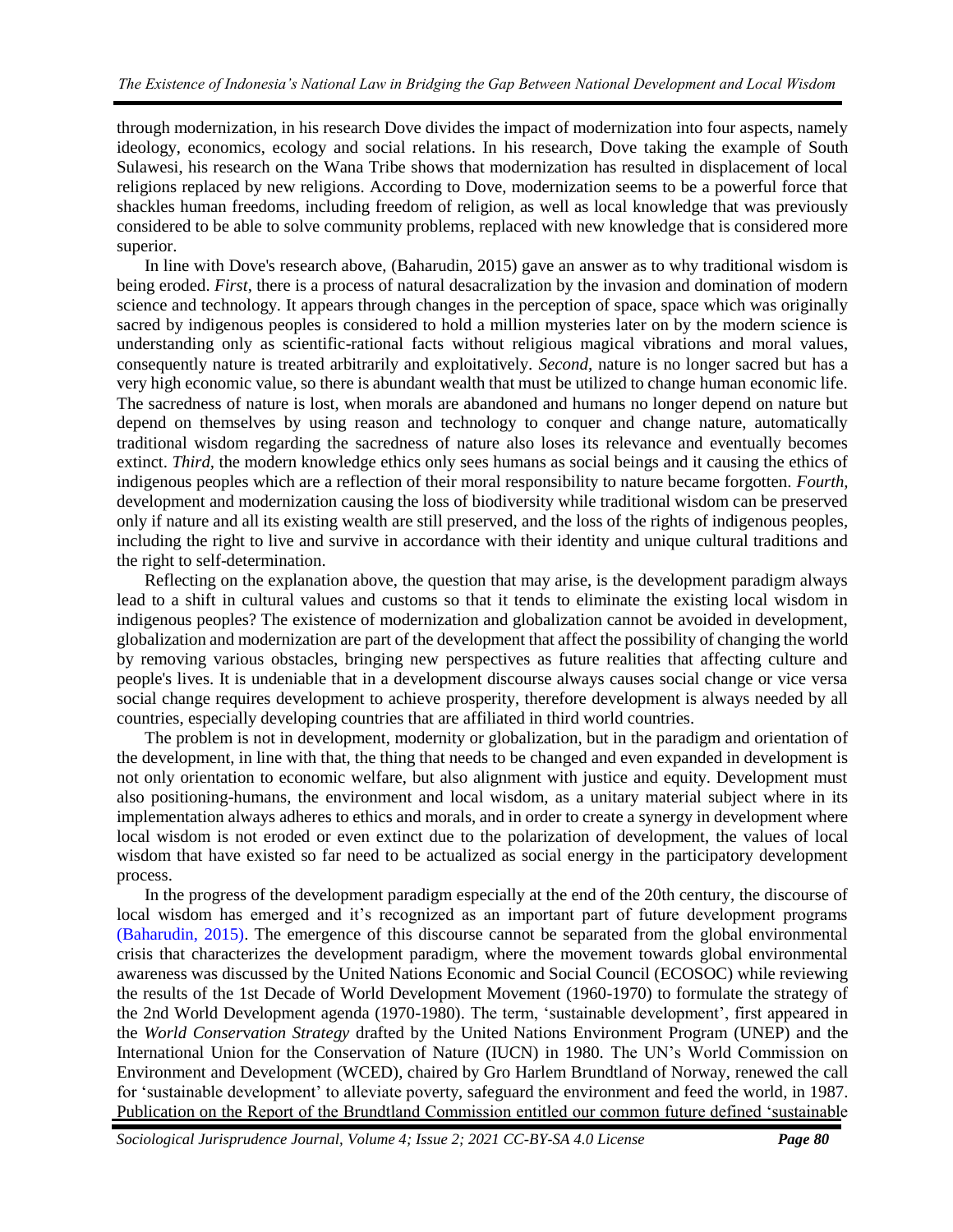development' as *"*development that meets the needs of the present without compromising the ability of future generations to meet their own need", has triggered the birth of a new agenda regarding the concept of economic development and its relationship to the environment in the context of sustainable development [\(Alisjahbana, Armida Salsiah., and Murniningtyas, 2018\).](#page-7-0)

However, the most important role in formulating the concept of sustainable development was the United Nations Conference on Environment and Development (UNCED) with achievements such as Rio Declaration on Environment and Development; realizing "Agenda 21" as the Action of Sustainable Development Program; Agreement on the Climate Change framework Convention; Conventions on Biodiversity; Statement global consensus on management, conservation and development sustainable forest (Alisjahbana, Armida Salsiah., and Murniningtyas, 2018). The Rio Declaration contains 27 principles in which there are 5 main principles related to environmentally sustainable development, those principles namely [\(Basiago, 1999\).](#page-7-0)

- 1. Inter-generational equity,
- 2. Intra generational equity,
- 3. Precautionary principle,
- 4. Conservation of biological diversity, and
- 5. Internalization of environment cost and incentive mechanism)*.*

Related to the development paradigm in relation to the concept of sustainable development, local wisdom should not be something that must be contested, because the values of local wisdom that exist in all parts of the world are generally socio-cultural capital. Local wisdom must also be understood as a social basis that propulsive development in various fields, including as an alternative solution in realizing environmental-friendly development. Local wisdom is also part of cultural construction which refers to various cultural assets that grow and develop in the community, are known and trusted as beliefs, and recognized as important elements that are able to strengthen social cohesion among the community [\(Abdullah, 2006\).](#page-7-0) So, if we analyze the relationship between the concept of sustainable development that synergizes or synchronizes three aspects of development such as: economic aspects, social aspects and environmental aspects, a common thread can be drawn, that local wisdom which is part of socio-cultural construction is the main capital in development.

As a welfare state, Indonesia needs development as a tool to realize its goals, on the other hand the state also has an obligation to provide fulfillment of the rights of its citizens. According to [\(Aravacik,](#page-7-0)  2018) the fulfillment of these rights include: equality, equal opportunity, fulfillment of basic needs, freedom in civil right, social right and political right. Based on those view, the role and function of local wisdom must be carried out with a holistic approach, where the State in this case the government, plays a role in accommodating and protecting all interests especially marginalized communities. Therefore, development must be able to provide space for the maintenance, empowerment and active participation of indigenous peoples who have traditions and values of local wisdom.

#### **Legal perspective on the Protection of Local Wisdom in National Development**

The legal dimension of development cannot be separated from the role of law in social change, because development is part of social change itself, and social change arises from the desire to improve the conditions of society, which generally require justice, equity, equality, and legal certainty. Currently, trust in the law is weakening, due to the view by most people that the law tends to be used as a tool of oppression. However, this view is not entirely correct because it is seen from its function that the law is like a doubleedged-swords, on the one hand it can be a tool of oppression for the evil one, while on the other hand the law can be a tool to create order.

The law is purported to achieve justice and legal certainty, and to provide benefits to the community. Therefore, the law must be dynamic and adjust to current developments to achieve the intended legal purpose of benefitting the society and maintaining social order. Understanding of the three basic values of existing law,

#### 1. Legal certainty

It is interpreted by the clarity of behavioral scenarios that are general and binding on all members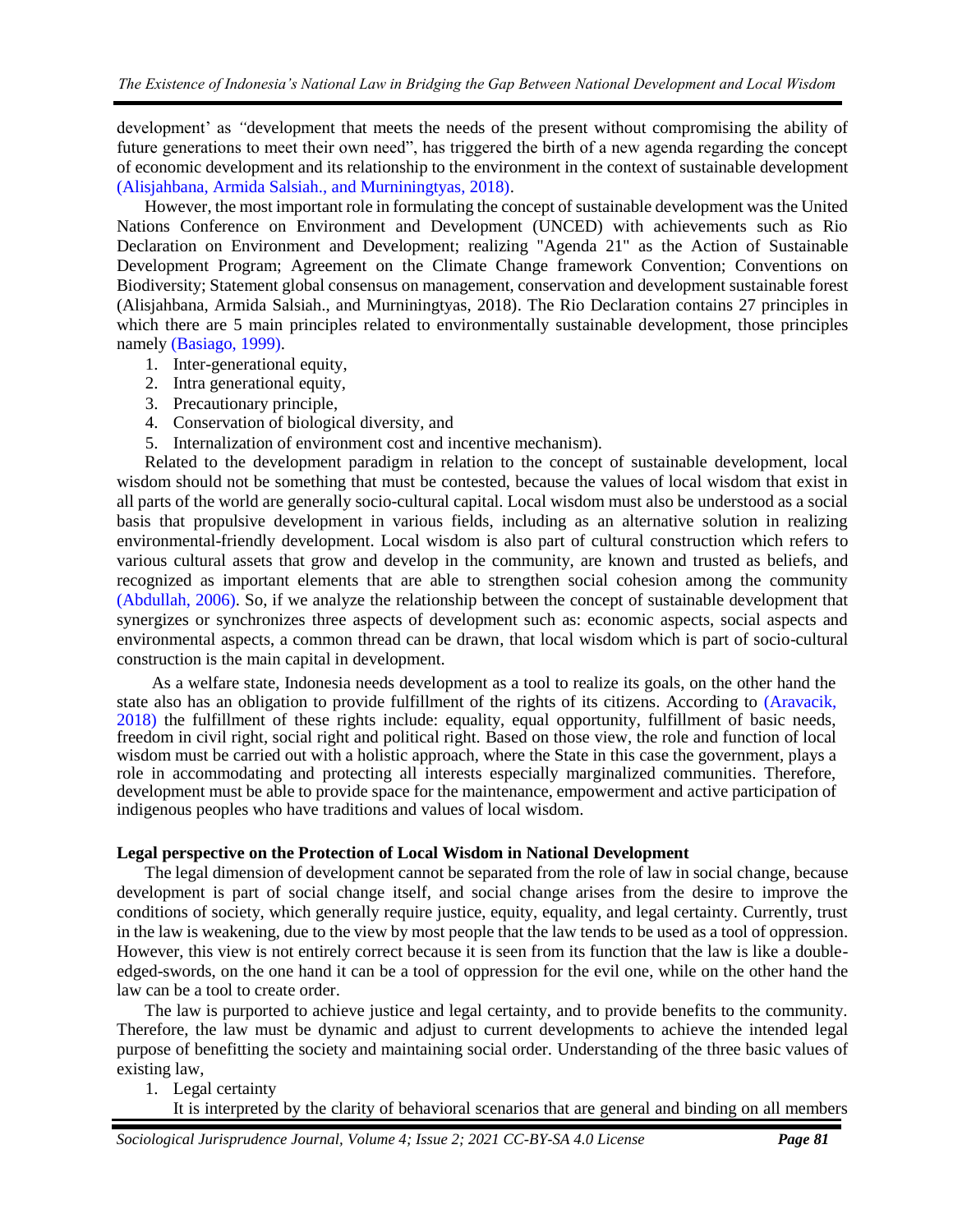of the community and their legal consequences, including providing directions for obligations that must be carried out, in relation to other members of the community and the rights which they obtain. The creation of legal certainty in the legislation is related to the internal requirements of the legal norms themselves, namely the clarity of the concepts, the clarity of the hierarchy of authority of the institutions forming the laws and regulations, and the consistency of norms in the legislation.

2. Justice

Referring to moral thinking, there are two main streams of opinions to declare something fair, namely Utilitarianism which emphasizes the results achieved from the distribution of resources, where distribution of resources is declared fair if there is the greatest good for the greatest number, and deontologist which does not pay attention to on the distribution results, but is more committed to the mechanism, procedure or rule of law/norm that applies to realizing justice, which according to its followers there are three elements that can determine to find out that the method or procedure is fair, namely feasibility, freedom and equality. In addition, according to It is not easy to combine justice which emphasizes procedures with justice that emphasizes results, she stated, "Not easy to make a choice between deciding something formally qualified (formal justice) but does not meet the substantial fairness or the fulfillment of substantial justice priority but formally ineligible. Perhaps, the thing that can be used as guideline is the voice of conscience with empathy for the plight of others".

3. Benefits

In the context of optimizing the achievement of legal social goals, apart from being aimed at achieving order as the ultimate goal, legal provisions also have certain social objectives, such as interests that are to be realized through law by individuals, society, or by the state itself.

Regarding the dimension of legal protection in addition to fulfilling the three basic values which mentioned above, in the context of development and social change, the framework of legal functions also plays important role in community reform, which according to [\(Fakih, 2003\)](#page-7-0) the role of law in development is an instrument to ensure orderly social change. Regular social change through legal procedures, either in the form of legislation and judicial decisions would be better than an irregular change especially if it carried out by violence, so that change and order are the main goals from the changing society.

Furthermore, the supporting opinion from [\(Abdullah, 2006\),](#page-7-0) explains that the role of law in the context of development interests can be translated into the following forms:

- 1. Coordinate development efforts comprehensively and systematically with a series of other processes in the community, so that the deviant state of the processes in society can be identified and corrected and the level of productivity is maintained;
- 2. The law maintains predictability in society among others by working various principles that support that direction;
- 3. Controlling the consistency of business or activities in development;
- 4. Creating an open democratic climate in development; and,
- 5. Become a source of information and education.

There are two kinds of legal development strategies which at the same time have implications for the character of legal products, namely the development of "orthodox" law and the development of "responsive" law. In the development of orthodox law, the role of state institutions (government and parliament) is very dominant in determining the direction of law development or elitist-conservative, while the development of responsive law is dominated by the judicial institution and the participation of social groups or individuals. In its legal products, the development of orthodox law is positivist-instrumentalist, which is a strong basis for the implementation of state ideology and programs, or the realization from the vision and social will of the government, so the role and participation of the community is relatively small and the process of making legal products is centralized. Meanwhile, responsive legal development produces responsive/populistic legal products to the demands of various social groups and individuals in society, where the process of legal construction is participatory.

In connection with the opinion stated above, Indonesia as a developing country is always in need development to accommodate various interests that exist in social change, where the law acts as the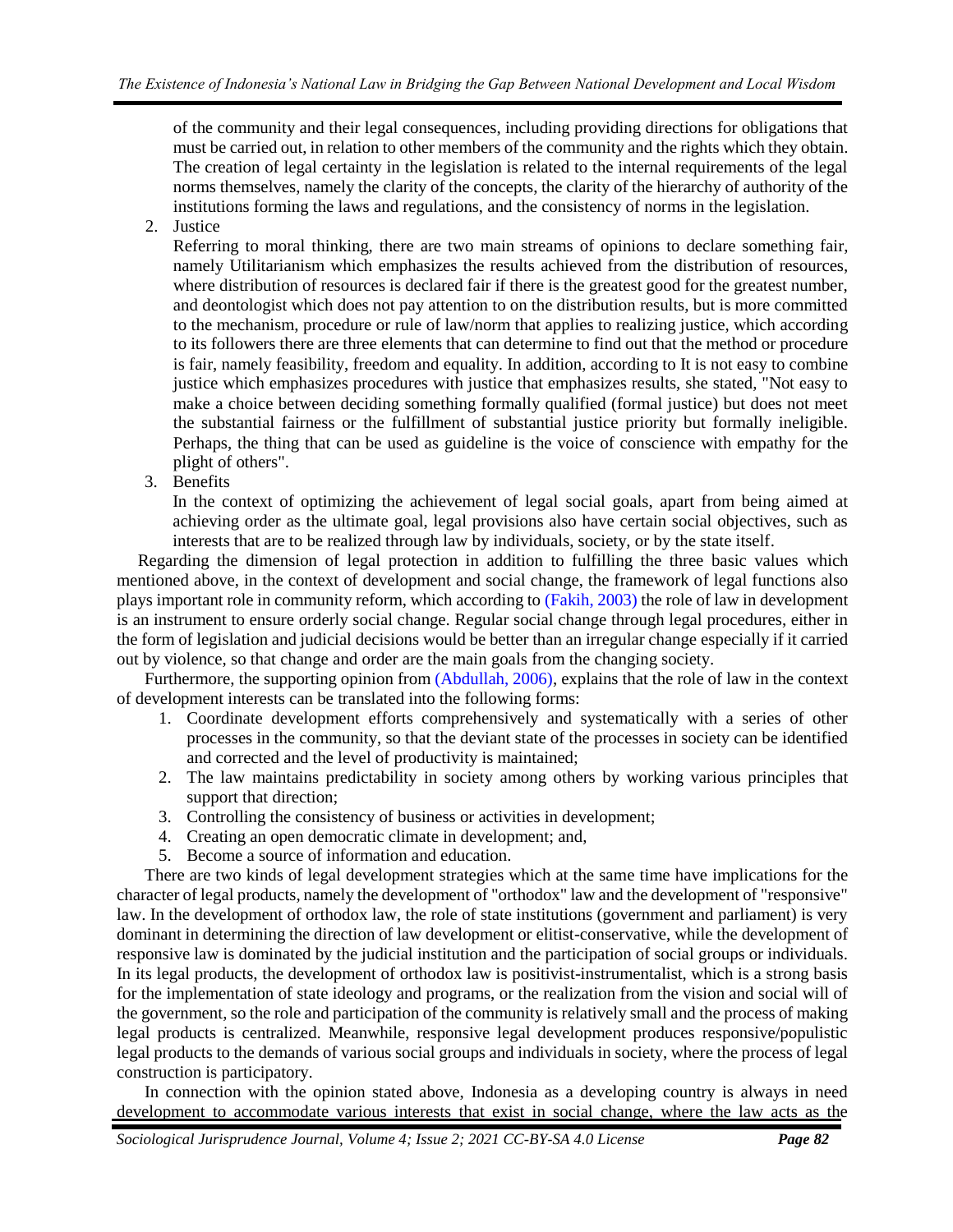foundation of the norm, so the social-economic development in harmony with the development of the law. Therefore, law as a system in national development must be responsive by creating legal products that reflect certainty, fulfill a sense of justice and benefit the interests of all levels of society.

In the context of the rule of law as affirmed in Article 1 paragraph (3) of the Fourth Amendment to the 1945 Constitution, and in the National Development Plan contained in the main reference document for the implementation of national development, Law Number 17 of 2007 concerning the Long-Term Development Plan of 2005-2025, has required the development of a sustainable legal substance as never ending process, integrated with the development of other legal subsystems namely, the subsystem of culture or legal awareness (legal culture), legal apparatus (legal apparatus) and legal infrastructure (Mattalatta, 2008: 209- 210). This confirms that, laws and regulations have a dominant role in community development and social change compared to other legal products.

As an effort to realize responsive legal development, the existence of legal dimension in protecting local wisdom in national development has recognized and protected constitutionally, as a special regional government unit regulated in the 1945 Constitution Article 18 B paragraph (2) which stated "The state recognizes and respects traditional legal community units with their traditional rights as long as they are still alive and accordance with the development of society and the principles of the Unitary State of the Republic". Recognition and protection of local wisdom also reaffirmed as a manifestation of the protection of human rights as regulated in Article 28 I paragraph (3) which stated "Cultural identity and the rights of traditional communities are respected in accordance to development of the age and civilizations.

Furthermore, as a part of the concept of sustainable development contained in Law No. 17 of 2007 concerning The National Long-Term Development Plan for 2005-2025, local wisdom also absorbed and arranged in the material of other legislation, which is include:

- 1. Law No.23 year of 2014 concerning Regional Government, in its attachment letter "K" number 7 related to the division of government affairs in the environmental sector, it is stated that the determination of recognition of indigenous peoples, local wisdom or traditional knowledge and rights of indigenous peoples related to environmental protection and management is the affairs of the Central, Provincial and Regency/City Governments.
- 2. Law No. 32 year of 2009 concerning Environmental Protection and Management, in Article 63 paragraph (1) letter "t", Article 63 paragraph (2) letter n and Article 63 paragraph (3) letter "k", stated that in environmental protection and management, the central government and regional government have an authorities in charge of establishing and implementing policies regarding the procedures for the recognition of indigenous peoples, local knowledge, and community customary law relating to the protection and management of the environment.
- 3. Law No. 6 year of 2014 concerning Villages, where in Article 25 letter I and Article 81 Paragraph (3) it is stated that the administration of village governance is carried out based on one of the principles of local wisdom and the implementation of village development is carried out by utilizing local wisdom and natural resources of the village.
- 4. Law No. 1 year of 2014 concerning Amendments to Law No. 27 of 2007 concerning Management of Coastal Areas and Small Islands, which regulates amendments to the Article 1 of Law No. 27 of 2007 and amendments to Article 21 paragraph (1) which among others states about the definition of Customary Law Society and Local Wisdom.
- 5. Law No.32 year of 2014 concerning Marine Affairs, in Article 3 letters a and e, Article 13 paragraph (2), Article 22 paragraph (2) letter "d", Article 36, Article 42 letter "a" and Article 70 paragraph (4) which regulates concerning respect and recognition of the local wisdom in the management of marine areas in Indonesia.
- 6. Government Regulation No.68 year of 2010 concerning Forms of Procedures for Community Roles in Spatial Planning, in Article 8 letter "c", states that the use of space carried out by the community can be in the form of activities that utilize space in accordance with local wisdom and a predetermined spatial plan.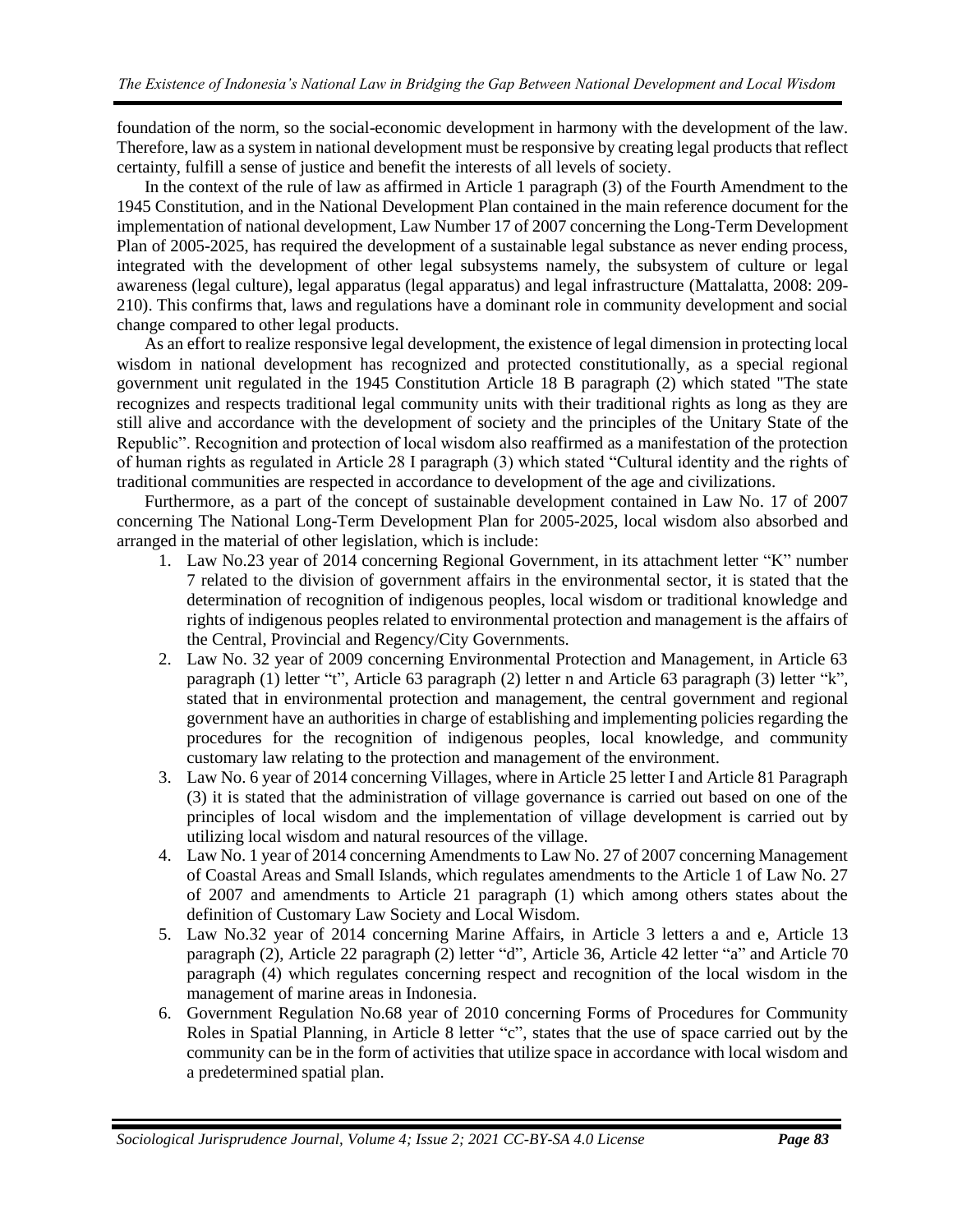- 7. Presidential Regulation No.122 year of 2012 concerning Reclamation in Coastal Areas and Small Islands, in Article 11 letter "k" states that in terms of preparing a master plan for reclamation, local wisdom must be taken into account.
- 8. The Minister of Home Affairs Regulation No.33 year of 2009 concerning Guidelines for Ecotourism Development in the Region, in Article 3 letter "g" states that Local Wisdom is one of the principles in ecotourism development.
- 9. Regulation of the Minister of Environment and Forestry No.P.34/Menlhk/Setjen/ Kum.1/5/2017 concerning Recognition and Protection of Local Wisdom in the Management of Natural Resources and the Environment.

The existence of the recognition of local wisdom in various existing laws and regulations in national development has indicated that, the state has provided space to accommodate local wisdom, and at the same time also accommodate the active participation of indigenous peoples in national development. In addition, regarding the universal values of local wisdom related to environmental protection and management as stated in Article 2 Paragraph (1) of Law No. 25 year of 2004 conjunction with Article 2 of Law No. 32 year of 2009 has also emphasized the state's recognition of the local wisdom's universal values and absorb it as one of the important principles or elements in environmental management and protection in order to realizing the sustainable development.

Then, as a responsive legal development concept, regional development also provide a special space for the implementation of local wisdom that is spread across various existing indigenous communities, as stated in Article 31 Paragraph 2 Letter "f" of Law No. 23 year of 2014 that, the implementation of decentralization, regional structuring is carried out by maintaining the uniqueness of local customs, traditions and culture. Based on this, the local government has responsibility to provide full guarantees for the protection and implementation of local wisdom in their territory by regulating and absorbing the values of local wisdom through local regulations and development policies, and in addition within the framework of the Unitary State of the Republic of Indonesia, the local government should also provide assistance in the form of access and facilities to its institutions, cultural traditions, territorial spaces, and material artifacts.

## **IV. CONCLUSION**

The retention of the development discourse always occurs worldwide, but the problem is not in the development, modernity or globalization, problem is on the paradigm and the orientation of the development, it's have to be changed and even expanded into construction of development with not only oriented in economic prosperity, harmony in justice and the equity, but also positioning the humans, environment and the local wisdom as an united subject. Local wisdom must be carried out with a holistic concept and approach, where the State in this case the government plays a role in accommodating and protecting all interests of various parties including marginalized people, which mean that development must be able to provide space for maintenance, empowerment and active participation, especially for indigenous peoples who closely related to the traditions and values of local wisdom. Based on the results from the study of this paper, the actualization of the concept of responsive legal development in Indonesia's national development has accommodated the concept of sustainable development, where the state has provided space to accommodate existing local wisdom, at the same time providing space for creating an active participation to indigenous peoples. Constitutionally, local wisdom in national development has been recognized and protected, and its existence is manifested in various national laws and regulations.

## **References**

Abdullah, I. (2006). *Konstruksi dan Reproduksi Kebudayaan*. Pustaka Pelajar.

Alisjahbana, Armida Salsiah., and Murniningtyas, E. (2018). *Tujuan Pembangunan Berkelanjutan di Indonesia: Konsep, Target dan Strategi Implementasi*. Unpad Press.

Aravacik, E. D. (2018). Social Policy and Welfare State. *Public Economics and Finance*. https://doi.org/http//doi:10.5772/intechopen.82372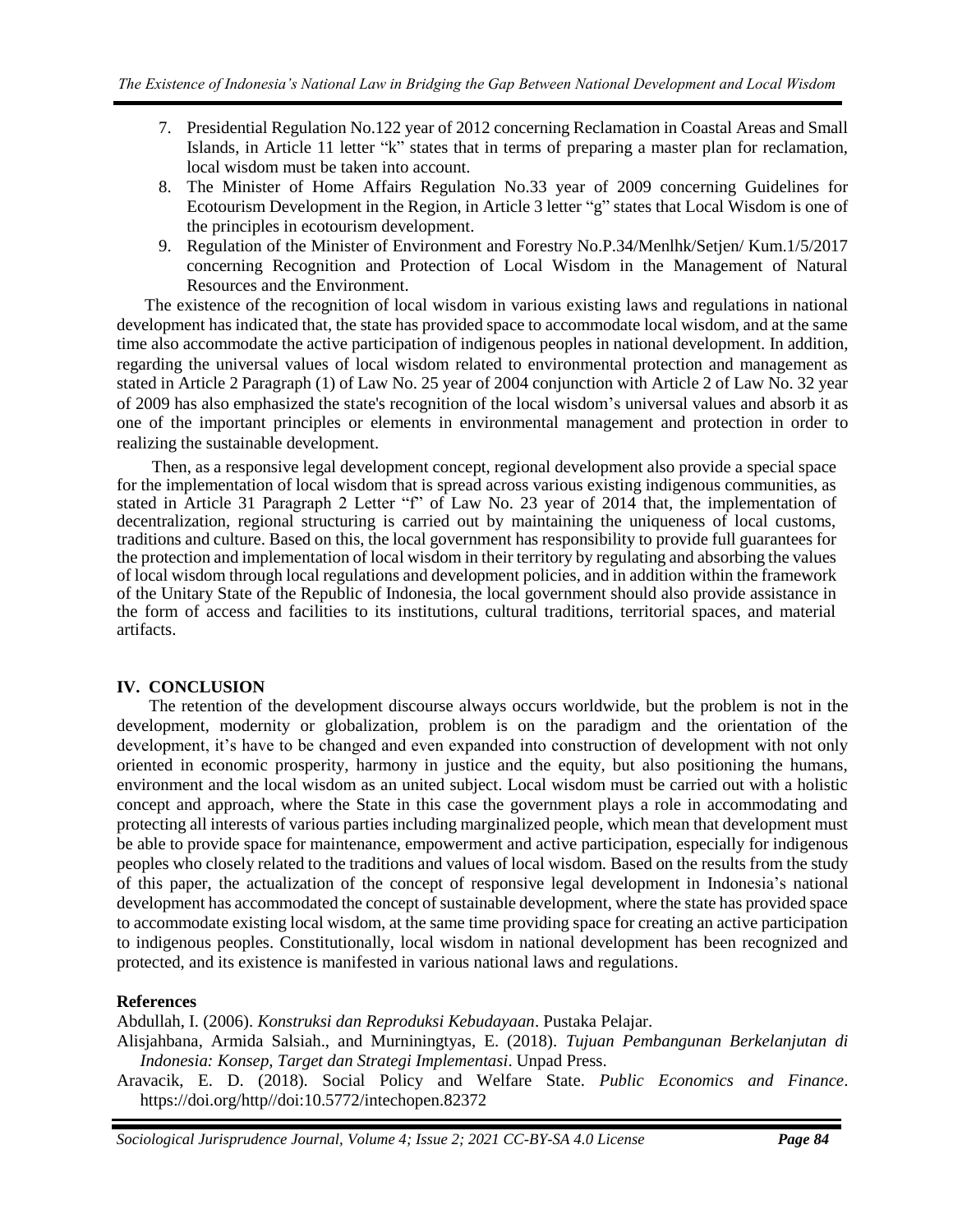Baharudin. (2015). Kearifan Lokal, Pengetahuan Lokal dan Degredasi Lingkungan, in Astri Hasbiah, Analysis of Local Wisdom. *Sampurasun E-Journal*, *1*(1). https://doi.org/http://dx.doi.org/10.23969/ sampurasun.v1i1.19

Basiago, A. . (1999). *Economic, social, and environmental sustainability in development theory and urban planning practice*. Kluwer Academic Publishers.

<span id="page-7-0"></span>Fakih, M. (2003). *Runtuhnya Teori Pembangunan dan Globalisasi*. INSIST Press.